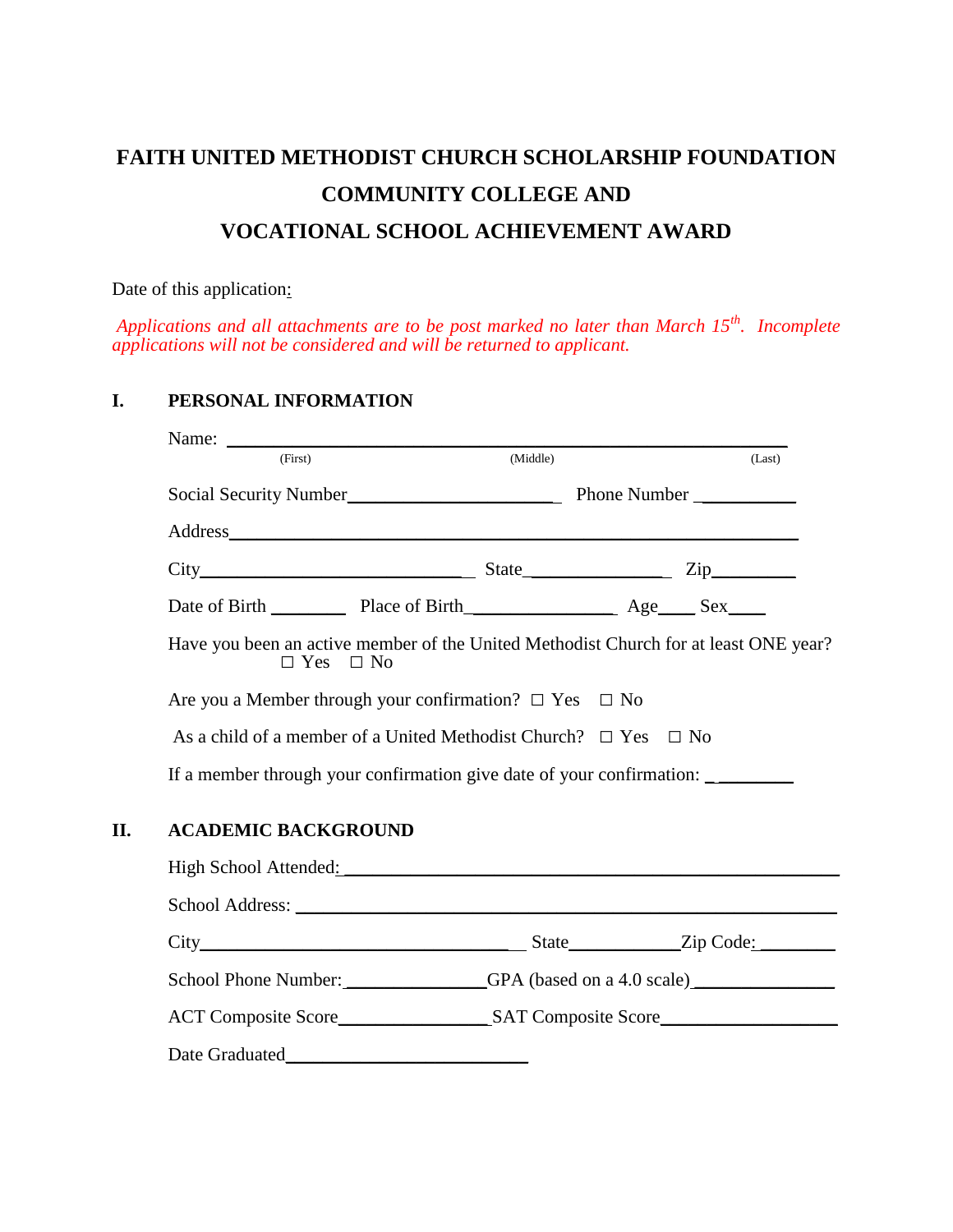## **III. EDUCATIONAL PLANS:**

To What Community college or Vocational School Have You Applied?

Admission Granted? Proposed Program or Designation?

 $\_$  , and the set of the set of the set of the set of the set of the set of the set of the set of the set of the set of the set of the set of the set of the set of the set of the set of the set of the set of the set of th

## **IV. CHURCH OR SCHOOL ACTIVITIES:**

 List any church or school activities in which you have participated within the past year: :

# **V. COMMUNITY SERVICE**

Twenty (20) Hours of Documented Community Service in the past year\* is a requirement and should be listed as either Church Sponsored \*or non-church related. Your Documentation and list of Service Projects should be on separate pages and attached to your application.

\*Past Year –Service preformed between the end of your junior year to Graduation.

\* Church Sponsored – (i.e.). Clothes Closet, Little things Done By Faith, Soup Kitchen, Meals on Wheels, Summer Camp, Etc.

# **VI. HONORS AND AWARDS:**

#### **VII. RELEASE:**

I certify that the above information is true and correct to the best of my knowledge, and I authorize the release of this application and any relevant supporting information to persons involved in the selection of scholarship recipients.

\_\_\_\_\_\_\_\_\_\_\_\_\_\_\_\_\_\_\_\_\_\_\_\_\_\_\_\_\_\_\_\_\_\_\_\_\_\_\_\_\_\_\_\_\_\_\_\_\_\_\_\_\_\_\_\_\_\_\_\_\_\_\_\_\_\_

(APPLICANT'SSIGNATURE)(DATE)